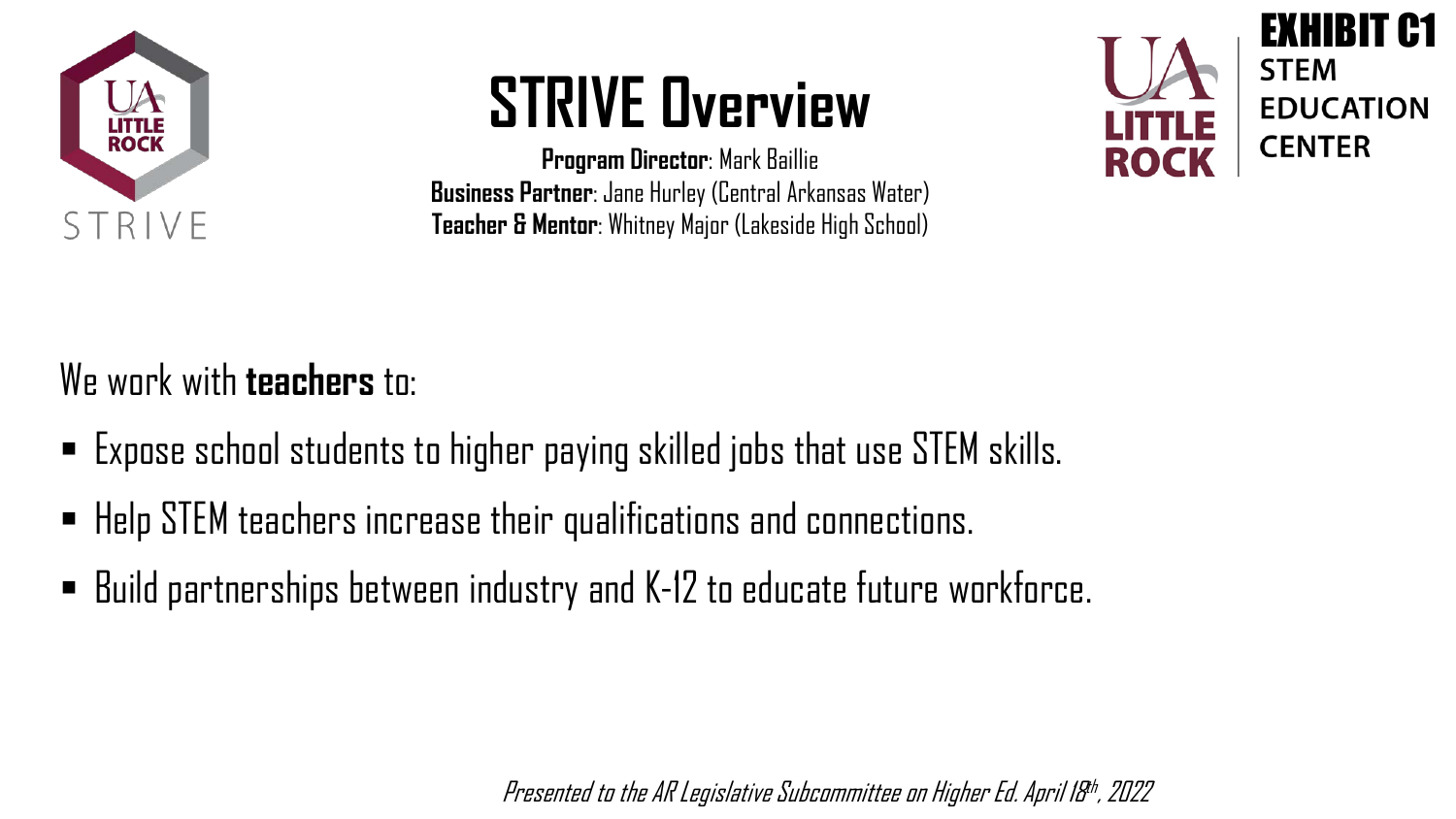

# **STRIVE Goals**



Placing STEM **teachers** in local businesses for a 4-week internship during the summer to:

- 1. Increase **student** awareness of the many jobs that utilize the skills and concepts that are being taught in their STEM classes.
- 2. Increase the likelihood **students** will apply for and be successful in jobs that utilize STEM skills, within their community and beyond.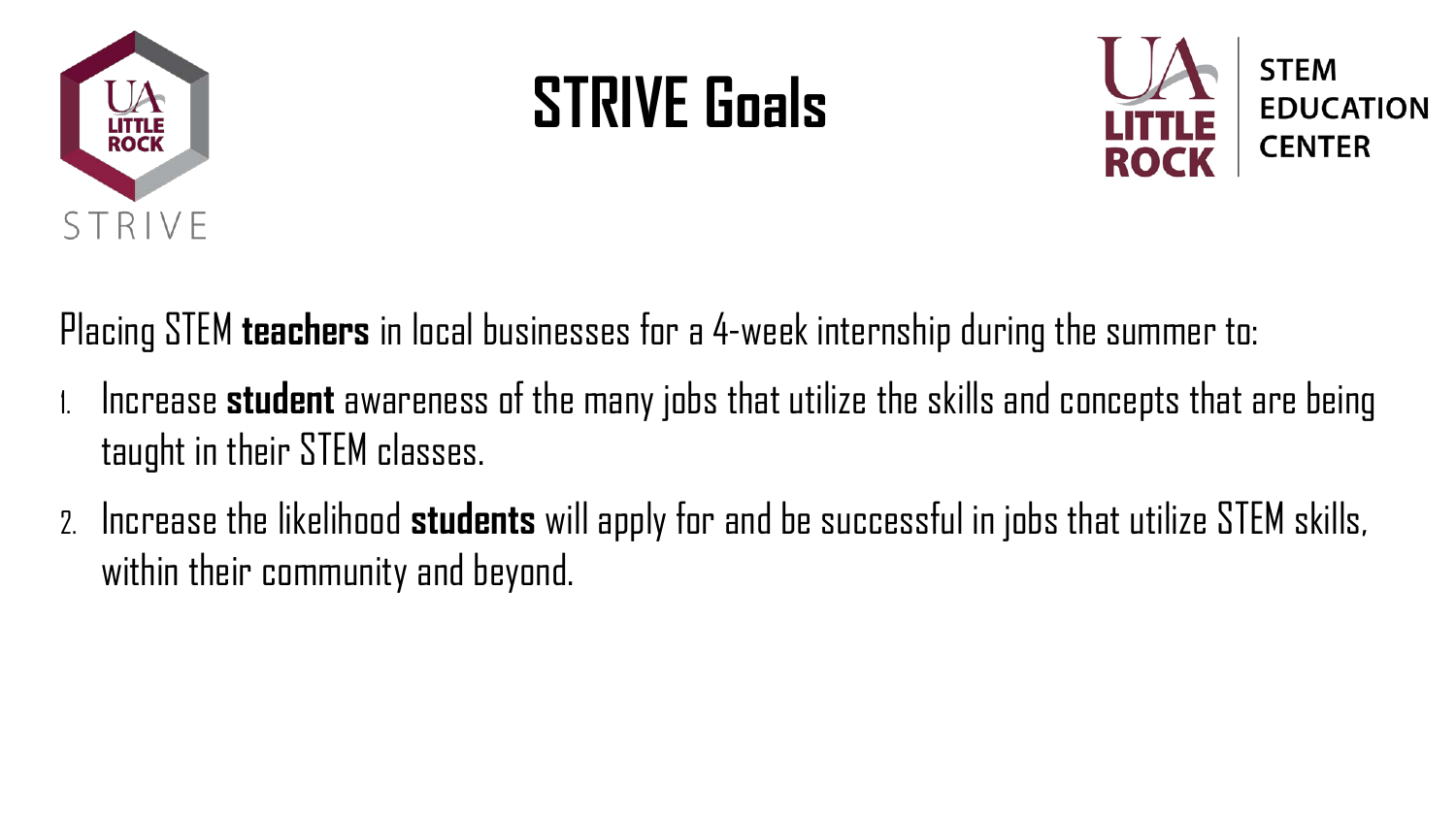

### **STRIVE:** Teachers & Business Partnership **5-Week Paid Summer Internship Program**

AR Middle & High School STEM teachers Work in a local business to enhance awareness

#### **Teachers:**

- New inspiration for class
- \$6,000 stipend for program completion
- Up to \$3,000 for classroom materials
- Community building and networking

#### **Businesses**

- Engage with community
- Help build workforce capacity
- Fresh set of eyes
- Driving projects forward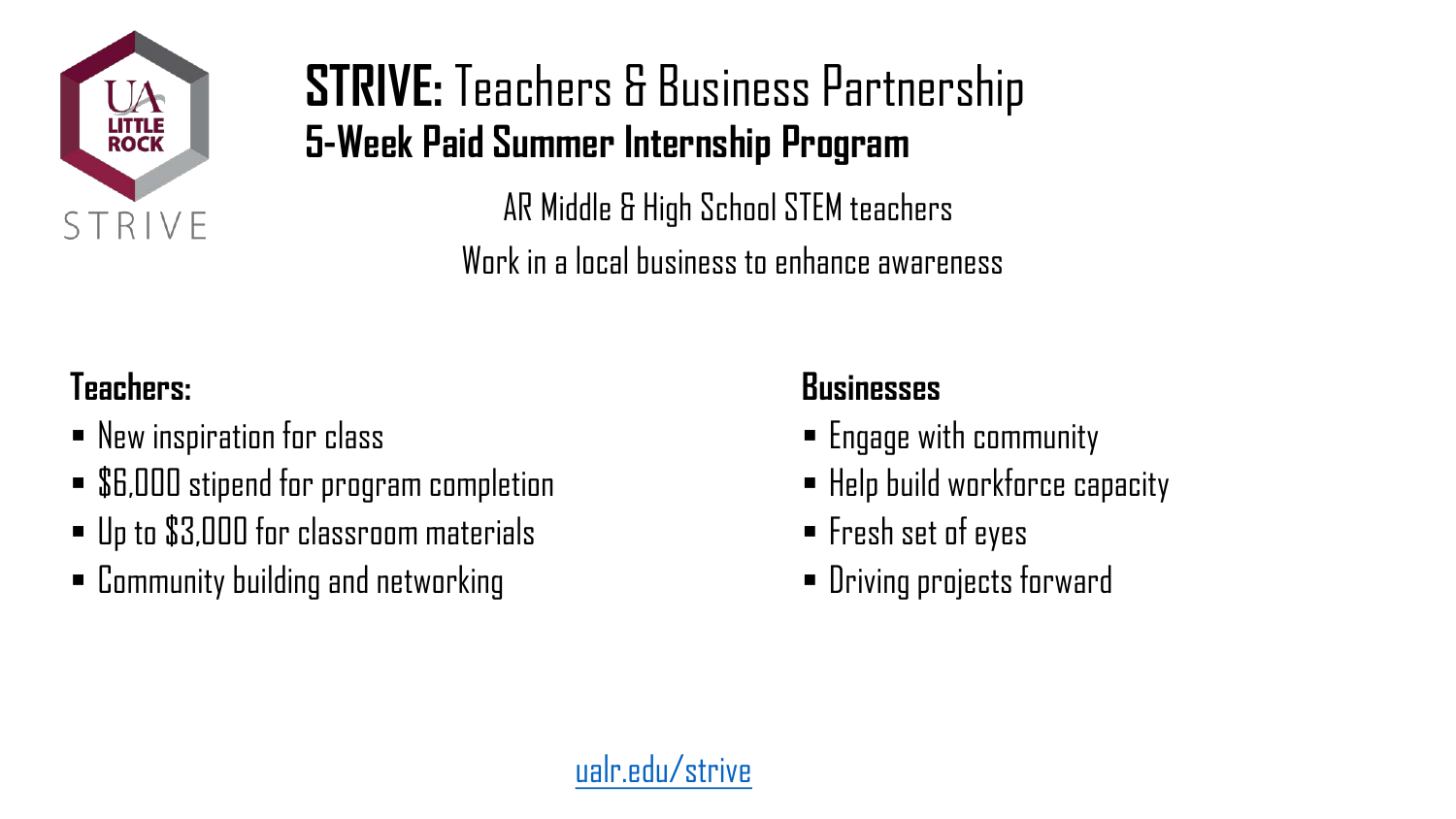

# **STRIVE Numbers**

2019 - 2022



1Approx. 140 students per teacher per year. Does not include longitudinal impact beyond year 1. 2Approx. number of teachers for 2022. Placements are currently ongoing as of 4/18/22.

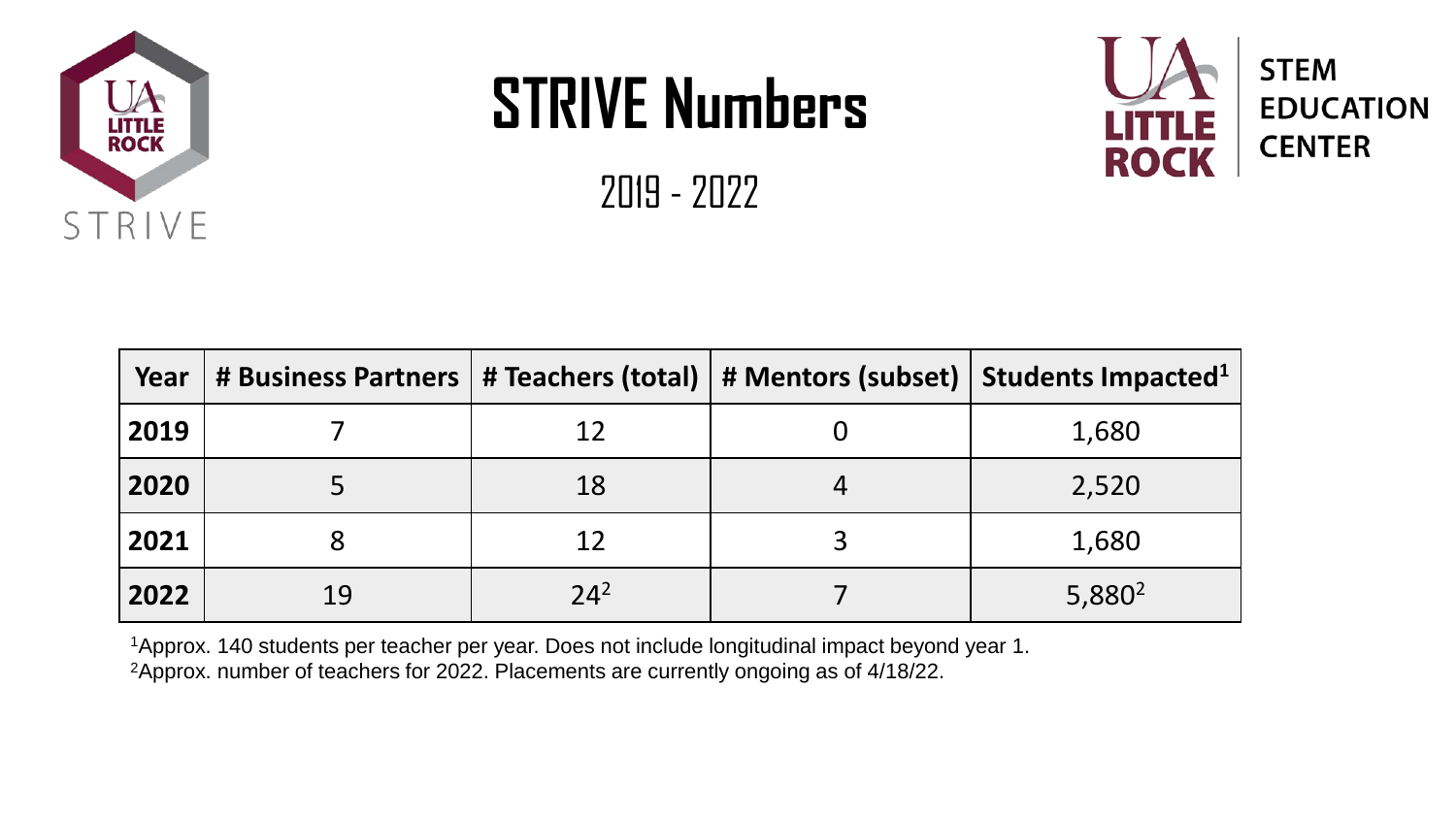

## **2022 Partners**

- Always expanding
- Currently finalizing for 2022

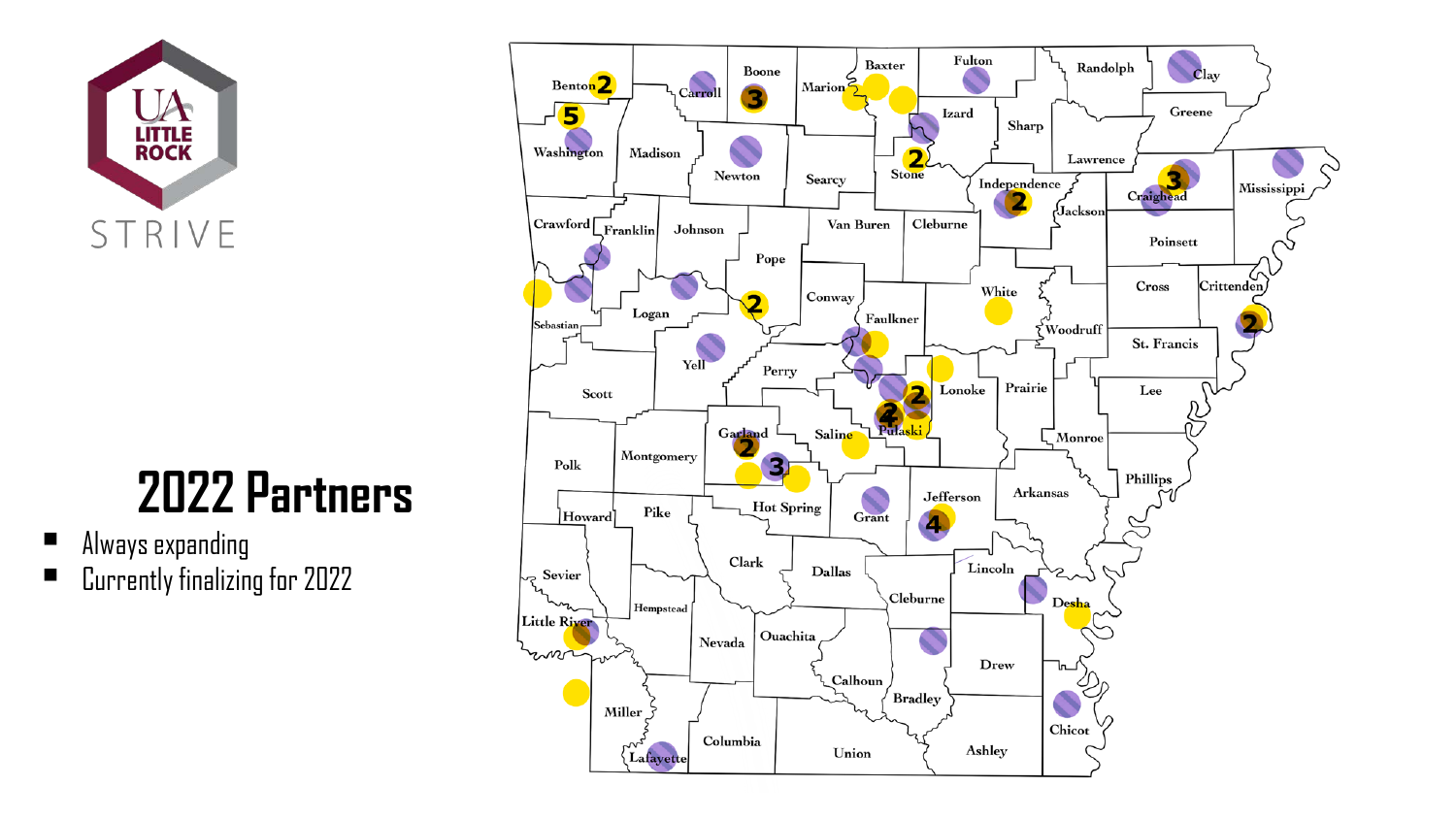

#### **Jane Hurley - Business Partner**

STRIVE Teacher: Angela Branson (Bryant High School)





**Typical Week:**  2 Days – Lake Water samples 2 Days – Stream Bug collection 1 Day – tours / other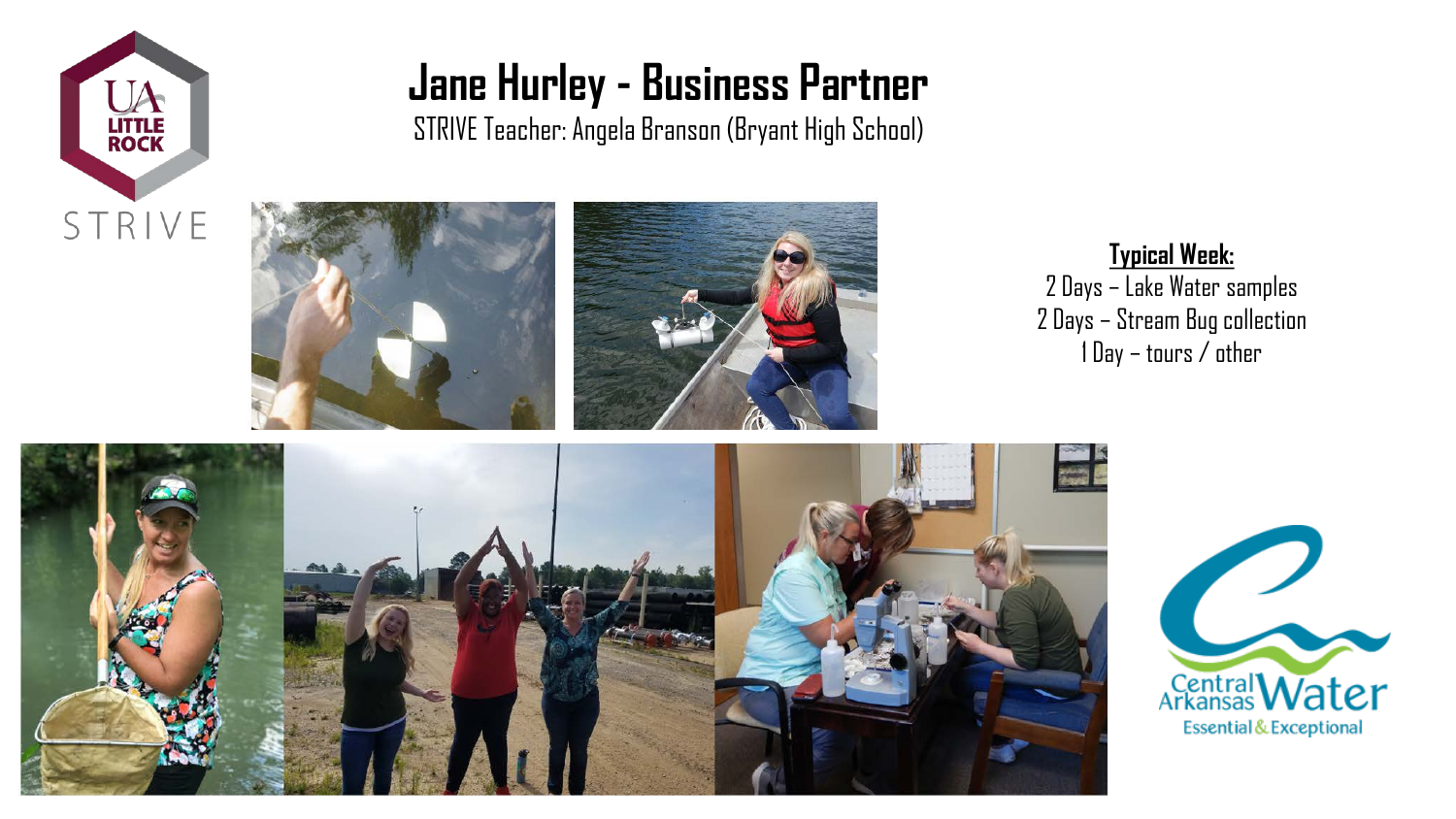



### **Whitney Major – STRIVE Mentor**

Lakeside High School, Hot Springs





# **STRIVE** *2***EDUCATE**

*Arkansas Teachers Collaborating to Build a Diverse* 

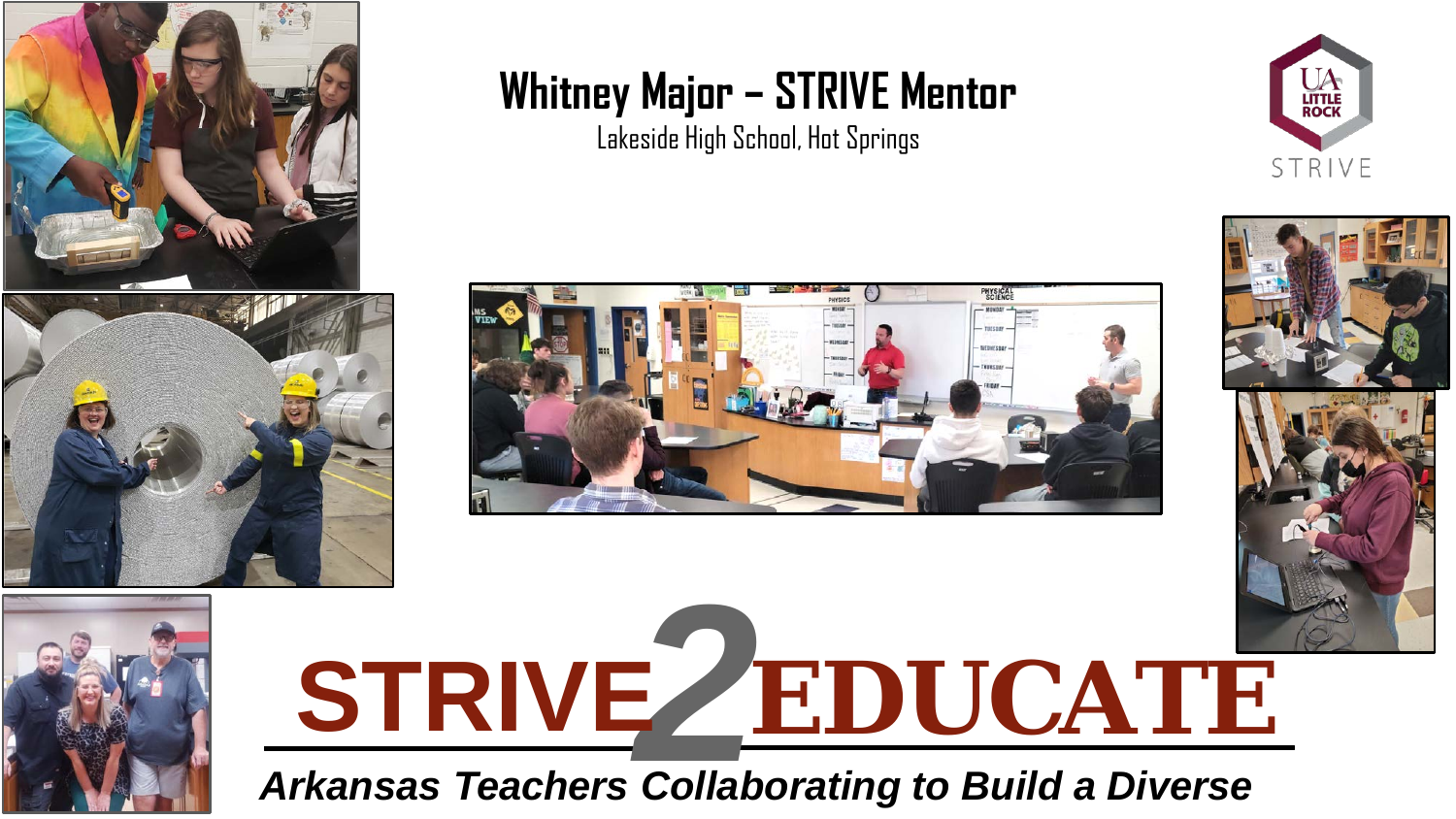

# **How Can You Help?**



Build partnerships for 2023 and beyond!

- Reach out to businesses that might be interested
- Talk to schools and teachers in your community